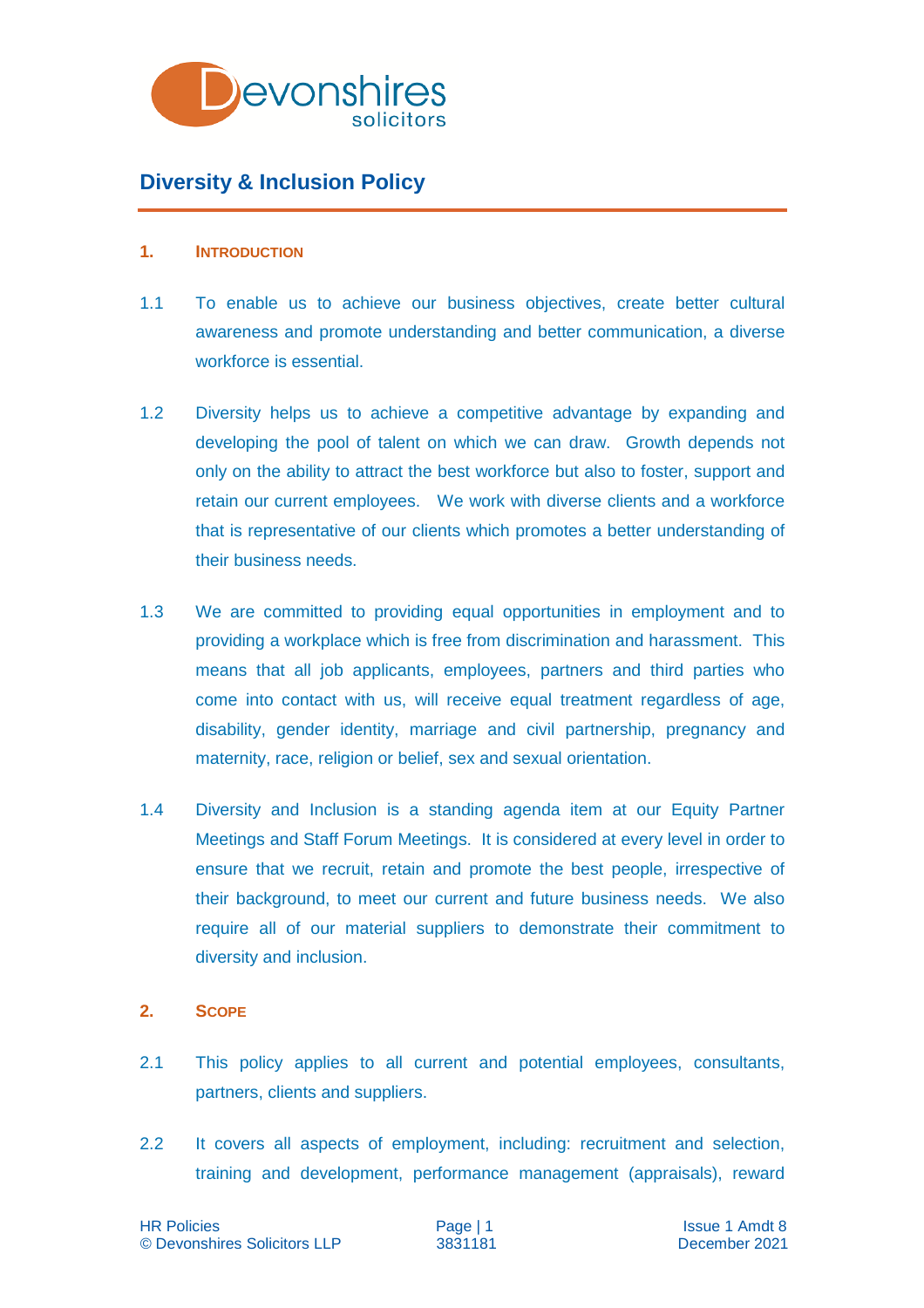

and promotion, terms and conditions of service and termination. Decisions relating to any of these must be based solely on ability and performance.

## **3. LEADERSHIP**

- 3.1 The Equity Partners, the CEO and the Head of HR provide leadership for Devonshires on Diversity matters. They are ultimately responsible for overseeing, assessing and making recommendations in this area. They review this policy on an ongoing basis to reflect changes in the law, demographics and business needs.
- 3.2 Whilst they will drive diversity within the firm, it requires everyone's commitment and co-operation to ensure it continues to be successful.

#### **4. IMPLEMENTATION AND COMPLIANCE**

- 4.1 All employees and partners are responsible for the promotion and advancement of this policy.
- 4.2 Behaviour which transgresses this policy will not be tolerated and will be dealt with in line with our disciplinary policy. If necessary, the grievance procedure may need to be implemented where a complaint is raised.
- 4.3 Advice on diversity is available from the HR team.

## **5. MONITORING**

- 5.1 To ensure this policy is operating effectively (and for no other purpose) and to the extent it is possible, we maintain records of all applicant and employee details relating to age, disability, gender identity, marriage and civil partnership, race, religion or belief, sex or sexual orientation and socio economic background. This statistical data is used to provide ongoing assessments of our staff profile and will be treated in the strictest confidence. All employees are requested to provide this data and for each question asked, there is an option for individuals to choose not to answer.
- 5.2 We benchmark the composition of our workforce against diversity statistics for City of London, Greater London and the UK.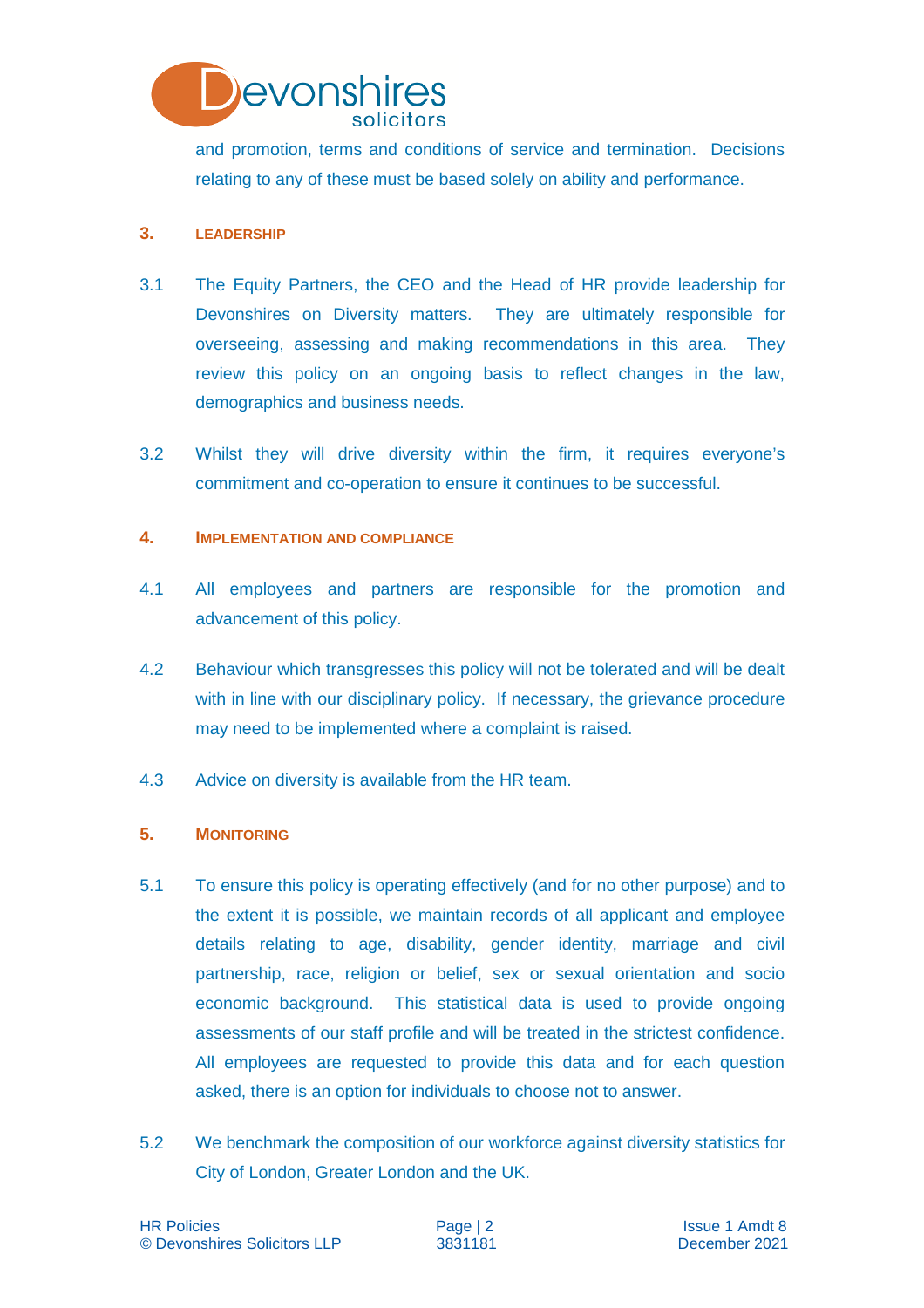

#### **6. DISCRIMINATION AND HARASSMENT – LEGAL CONTEXT**

- 6.1 It is unlawful to discriminate, directly or indirectly, in respect of a person's age, disability, gender identity, marriage and civil partnership, pregnancy and maternity, race, religion or belief, sex or sexual orientation. Breach of antidiscrimination legislation may result in both employees and Devonshires becoming involved in criminal and/or civil proceedings.
- 6.2 Every employee has the right and is encouraged to report any incident of discrimination or harassment. All complaints will be treated confidentially and investigated thoroughly. Unlawful discrimination, harassment or bullying will not be permitted or condoned; such actions are deemed to be gross misconduct under our disciplinary procedure.

## **7. RECRUITMENT**

- 7.1 Recruitment of all employees is conducted in a systematic way which enables us to select the most suitable candidates.
- 7.2 Formal procedures exist for short-listing, testing and interviewing so that applicants are assessed based on their skills, abilities, experience and knowledge alone.
- 7.3 We welcome applications from groups where we are currently under represented.

#### **8. TRAINING**

8.1 All our employees and Partners receive regular diversity training from an external provider. All new joiners receive diversity training as part of their induction from an external provider. It is a contractual requirement that staff and partners complete this training when invited to do so.

#### **9. PROMOTION AND OPPORTUNITIES**

9.1 Decisions relating to promotion and work-related opportunities are based on merit and ability alone. Decisions are made without regard to age, disability,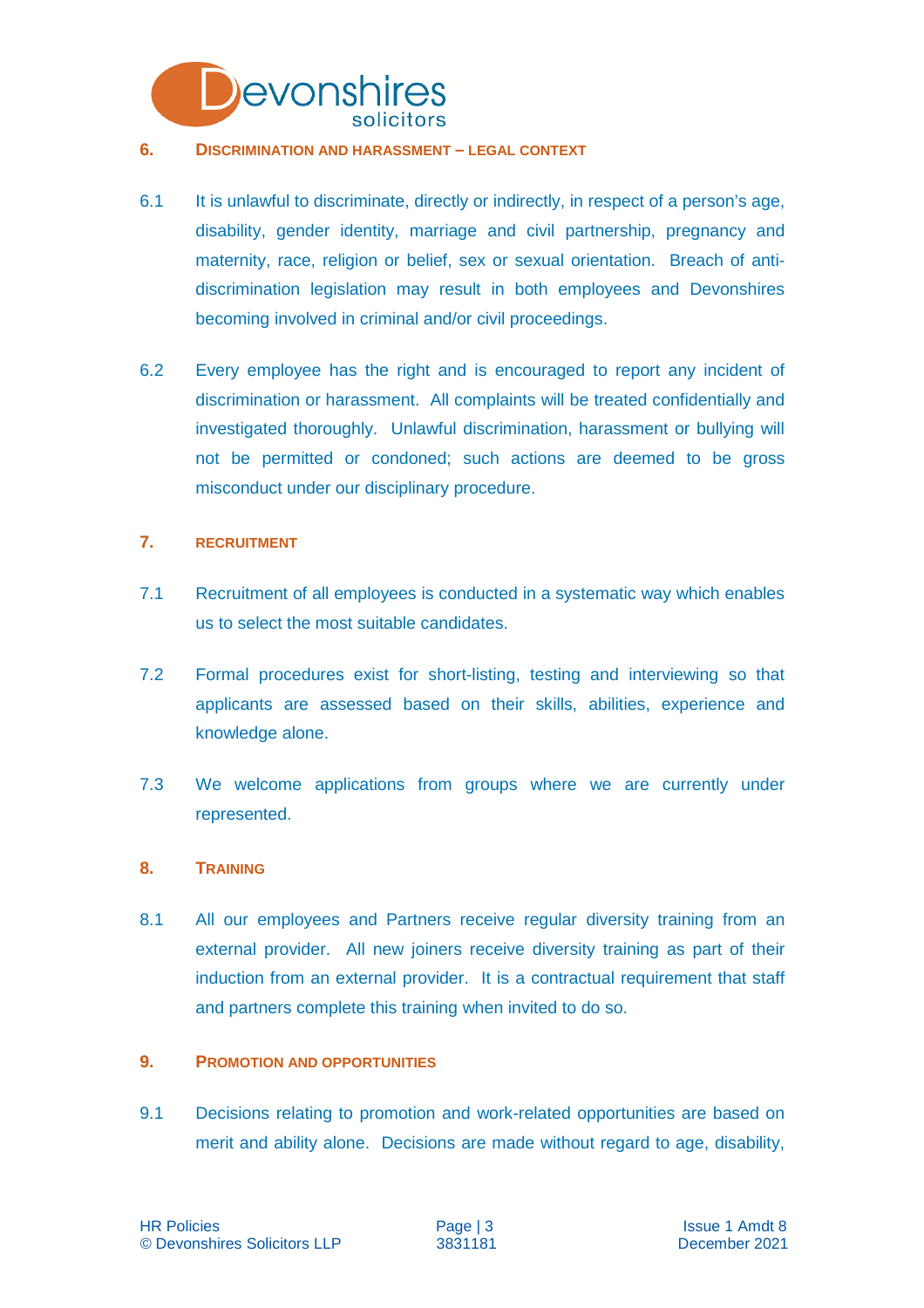

gender identity, marriage and civil partnership, pregnancy and maternity, race, religion or belief, sex or sexual orientation.

## **10. REWARD**

10.1 Salaries are reviewed on an annual basis, as determined by individual and firm performance along with a consideration of market rates and economic performance within the sector. The HR team monitor salary reviews to ensure that pay increases are applied consistently and fairly across the practice.

## **11. PROFESSIONAL DEALINGS**

- 11.1 Employees and partners must not in their professional dealings with current or potential employees, consultants, partners, clients, suppliers or other third parties, discriminate against any person nor victimise nor harass them on the grounds of age, disability, gender identity, marriage and civil partnership, race, religion or belief, sex or sexual orientation.
- 11.2 Whilst we are generally free to decide whether or not to accept instructions from a client, we must not refuse to act for them on the basis of any of the above unlawful grounds. We must also ensure that, when instructing a barrister, we and/or any person assisting us with our choice of barrister, do this on the basis of skill and ability rather than on any unlawful ground. If a client's choice of barrister is based on an unlawful ground, employees and other partners must immediately refer this to their supervising partner who will carefully discuss this with the client.
- 11.3 We are not able to act for any client or supplier who refuses to modify their own discriminatory behaviour.
- 11.4 Where we become aware that the behaviour or practice of a client or supplier may be discriminatory we will take appropriate action in the circumstances. Such action may include informing the client or supplier of the unacceptable nature of their behaviour or where appropriate not working with the client or supplier going forward.